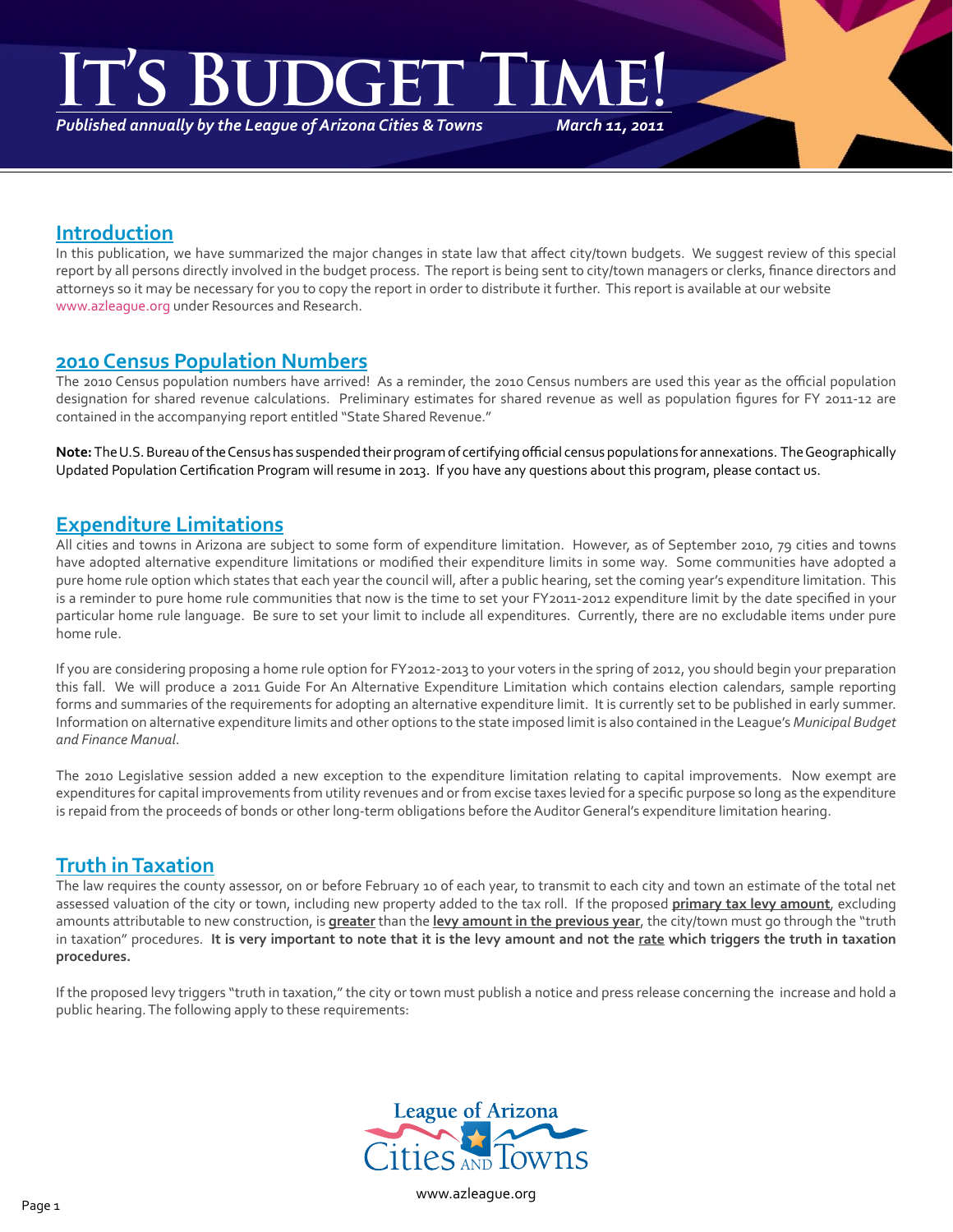# *March 11, 2011* **It's Budget Time!**

*Published annually by the League of Arizona Cities & Towns*

1. The notice has to be published twice in a newspaper of general circulation in the city or town. The first publication shall be at least fourteen but not more than twenty days before the date of the hearing for the proposed levy. The second publication must be at least seven but not more than ten days before the hearing. The hearing must be held at least fourteen days before the adoption of the levy. The hearings for truth in taxation, the adoption of the levy and the adoption of the budget may be combined into one hearing. The truth in taxation hearing must be held before the adoption of the final proposed budget.

- 2. The notice has to be published in a location other than the classified or legal advertising section of the newspaper.
- 3. The notice must be at least one-fourth page in size and shall be surrounded by a solid black border at least one-eighth inch in width.
- 4. The headline of the notice must read "Truth in Taxation Hearing Notification of Tax Increase" in at least eighteen point type and the text must be in substantially the same form as the statute. (A sample notice can be found in **Exhibit L** of the *Municipal Budget and Finance Manual*.)
- 5. The city or town is also required to issue a press release with the same information that is included in the required notice.

#### **Important Budget Note: If your city or town is subject to Truth in Taxation this year, you must adopt your tentative budget before the statutory deadline of July 18 in order to meet deadline requirements for the publication of Truth in Taxation notices (see budget calendar at the end of this report).**

The law also provides that in lieu of publishing the notice, it may be mailed to all registered voters in the city or town at least ten but not more than twenty days before the hearing on the proposed levy. It also requires that a **roll call vote** be taken on the matter of adoption of the primary property tax levy if an increase is proposed. Following the public hearing, **the city or town must, within three days of the hearing, mail a copy of the truth in taxation notice, a statement of its publication or mailing and the result of the council's vote to the property tax oversight commission.**

Property Tax Oversight Commission Arizona Department of Revenue 1600 West Monroe Phoenix, Arizona 85007 Attn: Office of Economic Research and Analysis

Both the hearing and the notice can be combined with the regular budget notices. **To reiterate, even if a city/town primary property tax rate remains the same but your levy increases by more than what is attributable to new construction, perhaps because of an increase in assessed valuation, that city or town must follow "truth in taxation" notification procedures.**

# **Property Taxes FY 2011-2012**

The Property Tax Oversight Commission (PTOC) will again be reviewing the primary property tax levy of each city and town. Notice of any violation of the levy limit will be sent by September 15. You will then have until October 1 to request a hearing before the PTOC. Disputes may be appealed to the superior court.

You should have received a final levy limit worksheet on or before February 10, showing the city or town levy limit from the county assessor. A copy of the worksheet is sent to each city and town levying a tax as well as the Commission. **The city or town must then have notified the Commission, in writing, within ten days as to whether they agree or disagree with the levy limit listed on the worksheet. If you failed to notify the Commission, they will presume that you have agreed with the limit.**

In addition to this requirement, in early July, the PTOC will request the amount of total actual property tax collections from the prior year and collections from property which was added to the rolls as escaped property in the prior year. This information is necessary for the PTOC to properly review the levy limit calculations.

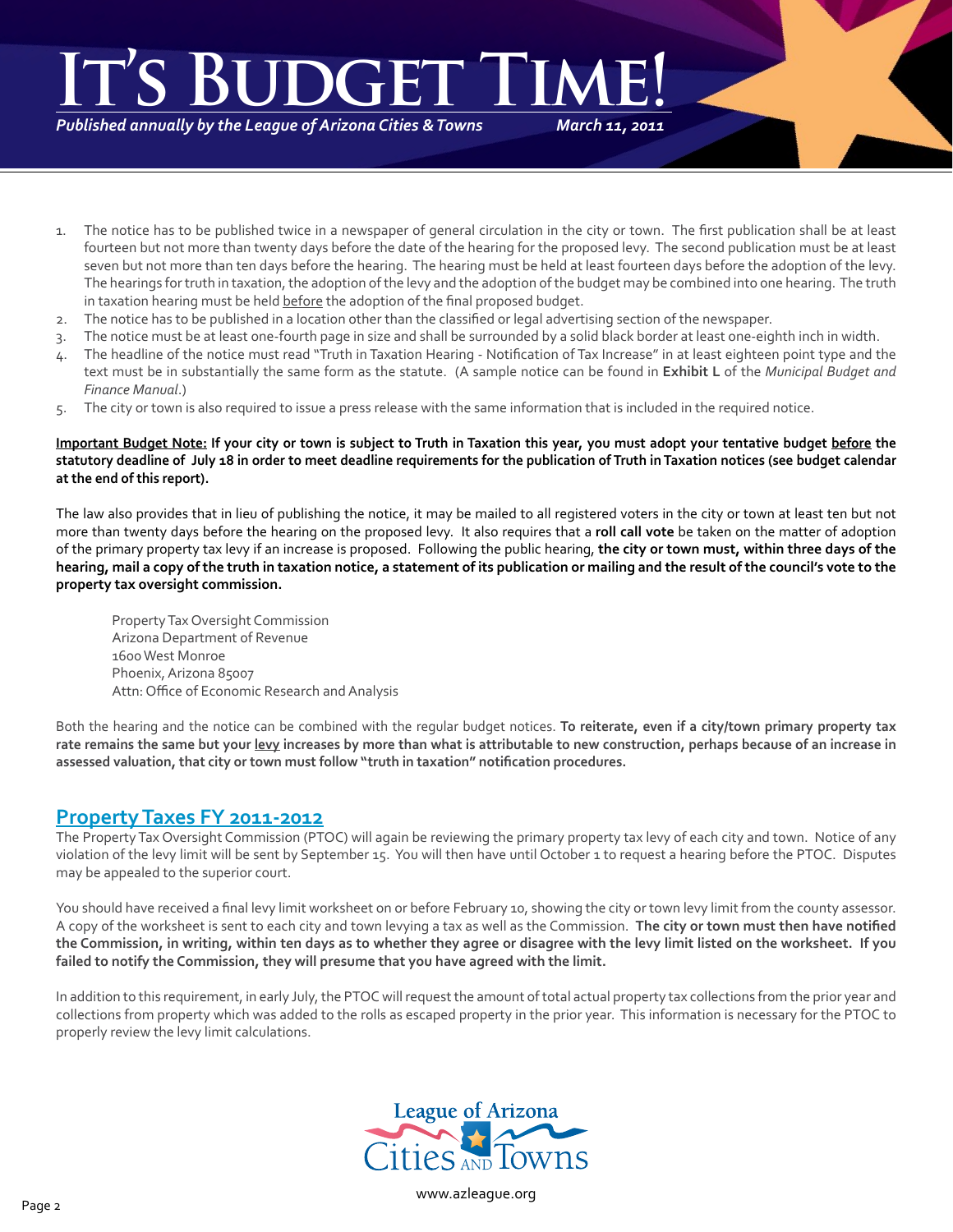# *March 11, 2011* **IT'S BUDGET THE**

*Published annually by the League of Arizona Cities & Towns*

If you find that your collections exceed your allowable levy for last year, there is an Attorney General's opinion (86-031) that has been interpreted to mean that a city or town can offset the amount of involuntary tort judgments that they have paid during a tax year against any excess property tax collections. In other words, such judgments can reduce the amount you may have to subtract from your allowable levy due to excess tax collections. To take advantage of this option, you must submit to the PTOC by the first Monday in July a copy of the court order or settlement agreement of the involuntary tort judgment and the minutes of the council meeting at which payment was approved.

# **Government Property Lease Excise Tax**

The Government Property Lease Excise Tax (GPLET) applies to buildings which are owned by a city, town or county, but leased by a private party and occupied and used for commercial or industrial purposes. This tax is the successor to the tax on possessory interests which was repealed in 1995. Counties must administer and collect the excise tax, and distribute the revenues to the county, city, school district(s) and community college district, according to a percentage distribution formula.

The 2010 session saw several changes made to new GPLET Leases. Any current GPLET leases, or leases entered into within 10 years pursuant to a development agreement, ordinance or resolution approved by the governing body prior to June 1, 2010 are grandfathered in and will not be affected by the new changes. For all other leases, changes include: establishing a lease term limit of 25 years while preserving the government lessors ability to abate the GPLET tax for up to 8 years for properties located in a central business district; modifications to the definition of a central business district; new transparency requirements for government lessors in conjunction with the Department of Revenue (DOR); a transferring of the responsibility for the collection and distribution of GPLET taxes from the government lessors to the county treasurers; a scheduled audit of GPLET by the Auditor General in 2015 and a review of rates by JLBC in 2016. There will be an in-depth explanation of the GPLET tax in the annual update of the Municipal Budget and Finance Manual to be completed this summer.

# **Freeze on Development Fees**

This is a reminder that during the 2010 session legislators extended the freeze on development fees through June 30, 2012.

#### **HURF**

**As a reminder, according to A.R.S. §9-481, an audit report must include "determination" that HURF and any other dedicated state transportation revenues are being used solely for their authorized transportation purposes. We recommend that it be a written affirmation provided in your audit.**

Remember that state law specifically prohibits the use of HURF monies on law enforcement or the administration of traffic safety programs. It also gives the Auditor General authority upon request of the joint legislative audit committee to conduct performance audits on cities and towns receiving HURF monies and it establishes penalties for those jurisdictions that violate the HURF requirements.

If you have any questions about your particular city or town HURF distribution, you may contact Brad Steen with the Fiscal Planning Division of the Arizona Department of Transportation at (602) 712-4637.

# **Financial Reports and Website Requirements**

Legislation enacted during the 2010 session amended and added rules regarding publication and submission of certain financial notices and reports, as well as amended rules pertaining to the creation of local government websites.

#### **City, Town Website**

Cities and towns with a population over 2,500 are, by January 1, 2013, required to establish and maintain an official Internet website that is accessible to the public at no cost. Each local government website must have available comprehensive reports detailing all revenues

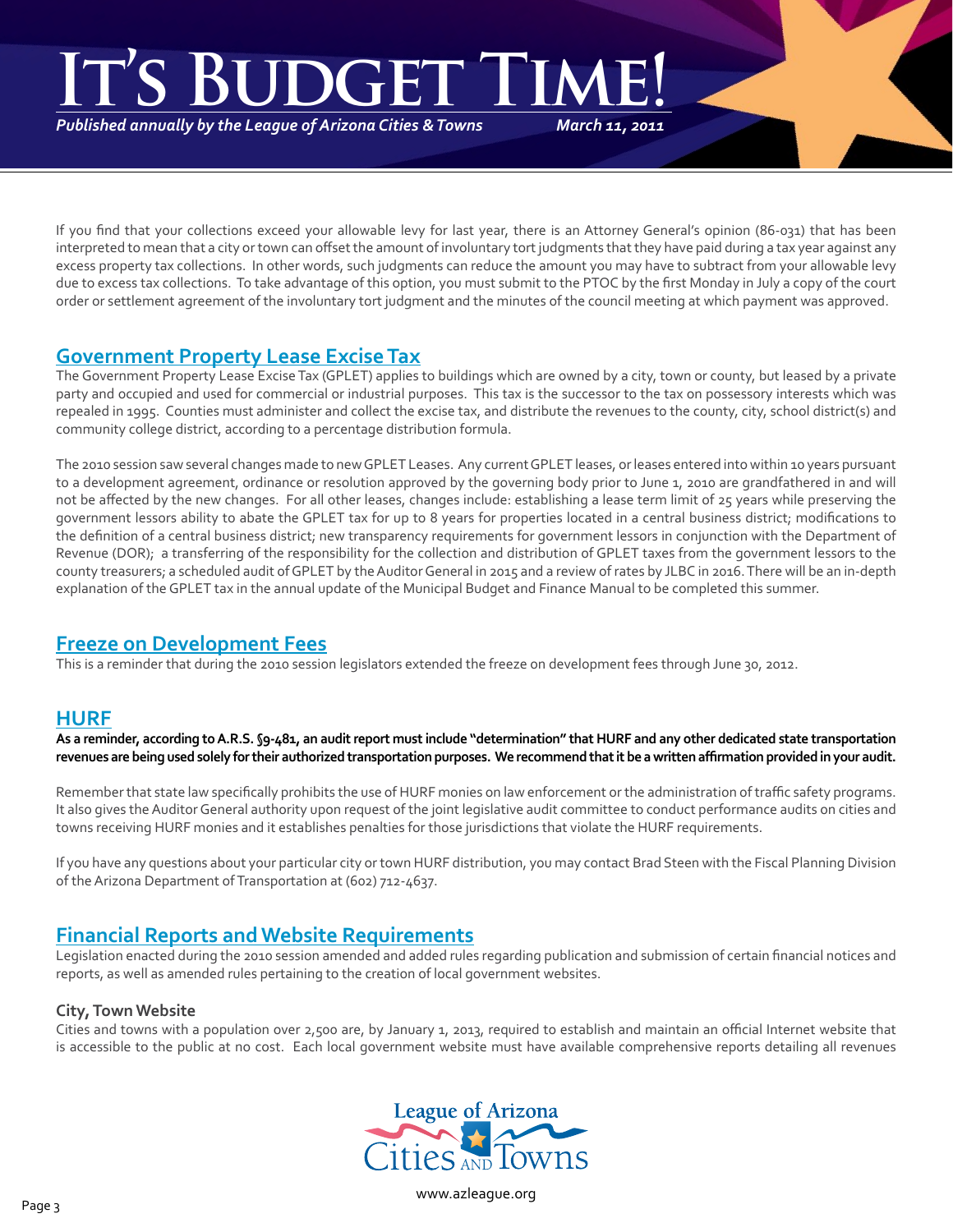# *March 11, 2011* **IGET**

*Published annually by the League of Arizona Cities & Towns*

and expenditures over \$5,000. Previously, only reports on expenditures were required. The League is working with the Department of Administration on implementation of this issue.

#### **Property Tax Levy Report**

A municipality that chooses to levy or assess any new or increased taxes or fees must provide written notice of the change at least 60 days before the date the proposed tax or fee is approved or disapproved on the municipality's homepage of its website. This requirement does not apply to property taxes, county capital improvement plans, and city infrastructure improvement plans. Cities and towns preparing to have a public hearing on a property tax levy must publish a report that includes estimates of both expenditures and revenues related to the levy. This report must be published in a newspaper, on the city or town's website, and made available at libraries and administrative offices. The newspaper publication must also include a physical address for the library and the city or town website address.

#### **Sales Tax Report**

Cities and towns that do not contract with the Department of Revenue (DOR) for their tax collection must now submit a report to DOR by September 1 each year that includes the total amount of transaction privilege tax (TPT) and excise tax monies collected by the city or town from the prior year. Additionally, local governments must now report all incurred debt to DOR based on a schedule determined by DOR.

#### **Communication Relating to Elected Officials**

All expenditures for communications that promote an individual elected public official that include the official's name or physical likeness must now be reported to the Arizona Department of Administration (ADOA). Communications required by statute, ordinance or rule, and activities conducted in the normal course of the local government's operations are exempt from this reporting requirement.

# **Municipal Improvement Districts Reserve Fund**

The 2010 Legislature allowed for the creation of reserve funds to be used for municipal improvement districts financing using the proceeds of special assessment lien bonds. For questions relating to this new fund, please contact your Financial Services Director.

# **The Uniform Expenditure Reporting System (UERS)**

The UERS report must be filed by all cities and towns no later than four months after the end of the fiscal year. This requirement applies even if you have adopted an alternative to the State imposed expenditure limitation. The UERS report actually consists of three reports: (1) an annual expenditure limitation report; (2) a financial statement (performed when audits are done) and (3) a reconciliation report (reconciling total expenditures reported in the expenditure limitation report to total expenditures reported in the financial statement).

Figures used in these reports are to be audited figures. To meet the four month filing deadline, you should contact your auditor soon after the close of the fiscal year. If you cannot meet the October 31 filing deadline, an extension of up to 120 days may be granted by the Auditor General. Such an extension must be requested in writing.

Also, the statutes require that each city and town provide the Auditor General with the name of the chief fiscal officer of the community by July 31 of each year. The chief fiscal officer is responsible for filing the UERS report.

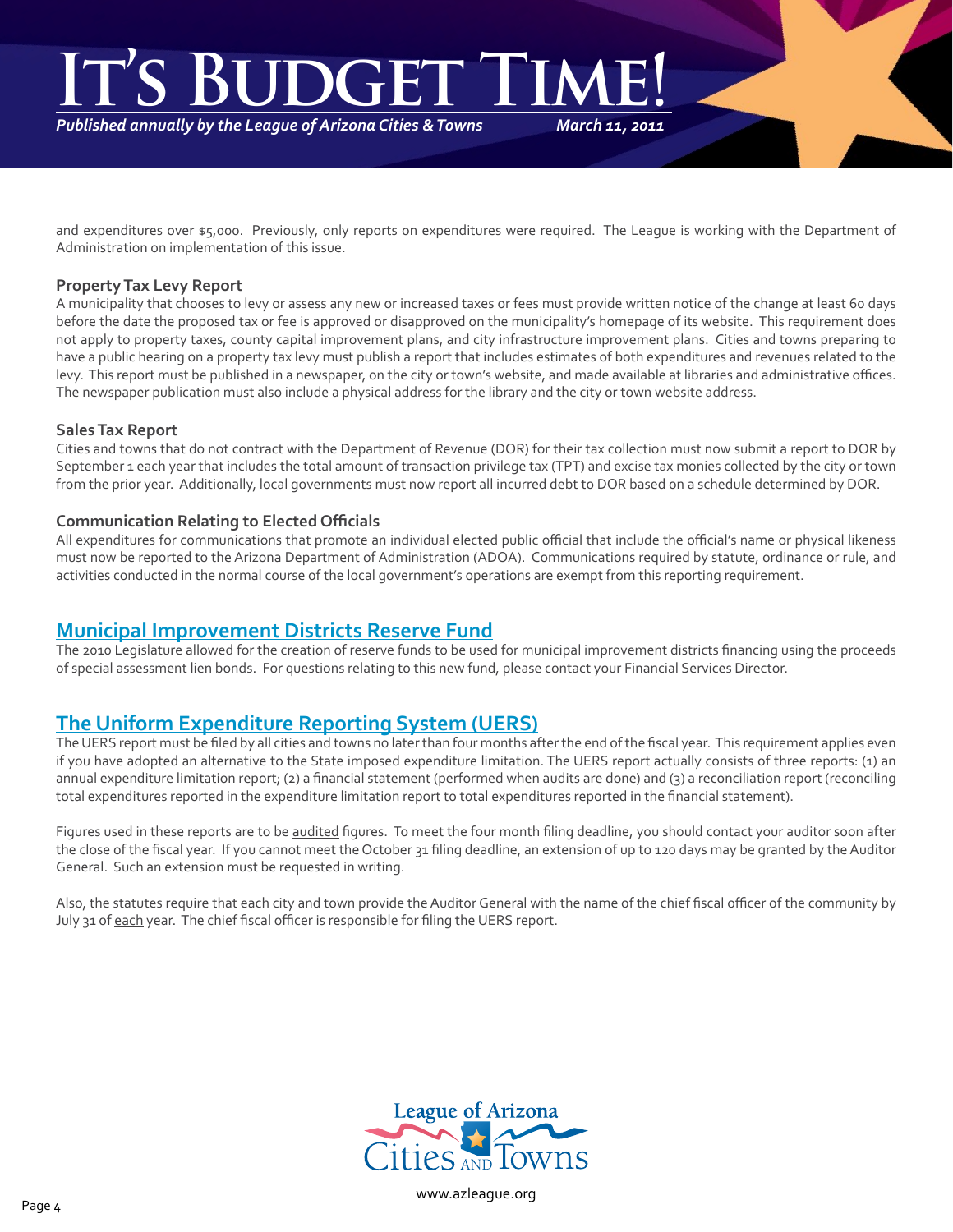# *March 11, 2011* **DGET TI**

*Published annually by the League of Arizona Cities & Towns*

# **Expenditure Limit and UERS Dates**

| <b>DATE</b>           | <b>EVENT</b>                                                                                                                     |
|-----------------------|----------------------------------------------------------------------------------------------------------------------------------|
| February 1            | Economic Estimates Commission (EEC) notifies cities and towns of their<br>estimated expenditure limitation.                      |
| April 1               | EEC determines the actual expenditure limitation for the coming fiscal<br>year and notifies the city or town.                    |
| July 31               | Provide name of chief fiscal officer to the Auditor General.                                                                     |
| October <sub>31</sub> | Reports required by UERS must be submitted to the Auditor General<br>unless an extension is requested (in writing) and approved. |

#### **WIFA**

The Water Infrastructure Finance Authority (WIFA) is charged with helping communities develop necessary water and wastewater infrastructure. For information on programs offered by WIFA please contact Arcelious Stephens, Environmental Program Specialist at astephens@azwifa.gov or (602) 364-1325.

#### **Budget Forms**

The Auditor General's office has informed us that the new budget forms have yet to be sent out to cities and towns, but are expected soon. For budget form questions, please contact Jerry Strom with the Auditor General's Office at (602) 553-0333.

Note: It is important that when received, attention is given to the accurate completion of the forms due to pending legislation in this year's legislative session which will require the forms to be posted on a municipality's website.

# **Social Security Rates**

Contributions to Social Security are divided into two segments - old age and survivor benefits, and Medicare. The current contribution rate for the first segment is 4.2% for employees and 6.2% for employers, on the first \$106,800 of salary. The contribution rate for the second segment is 1.45% and there is no maximum salary threshold. These rates are current through calendar year 2011.

# **ASRS Contribution Rate**

For those of you in the state retirement system, the contribution rate for both employees and employers effective July 1, 2011 is 10.50% for retirement and 0.25% for long-term disability for a total of 10.75%.

# **Consumer Price Index**

In preparing your budget it may be useful to compare previously budgeted items with the ones anticipated for the upcoming fiscal year. To aid you in doing this, listed below is the consumer price index for the United States West area. This index is published by the United States Department of Labor, Bureau of Labor Statistics.

Using the index will allow you to compare budget items from previous years by adjusting for inflation. To convert any amount from a prior year to FY '10-'11 dollars simply multiply the amount by the FY '11 factor for that year. For example, to convert a \$10 purchase made in FY '01-'02 into FY '10-'11 dollars you would multiply \$10 by the FY '11 factor for FY '01-'02 which is 1.23 giving you a cost of \$12.30.

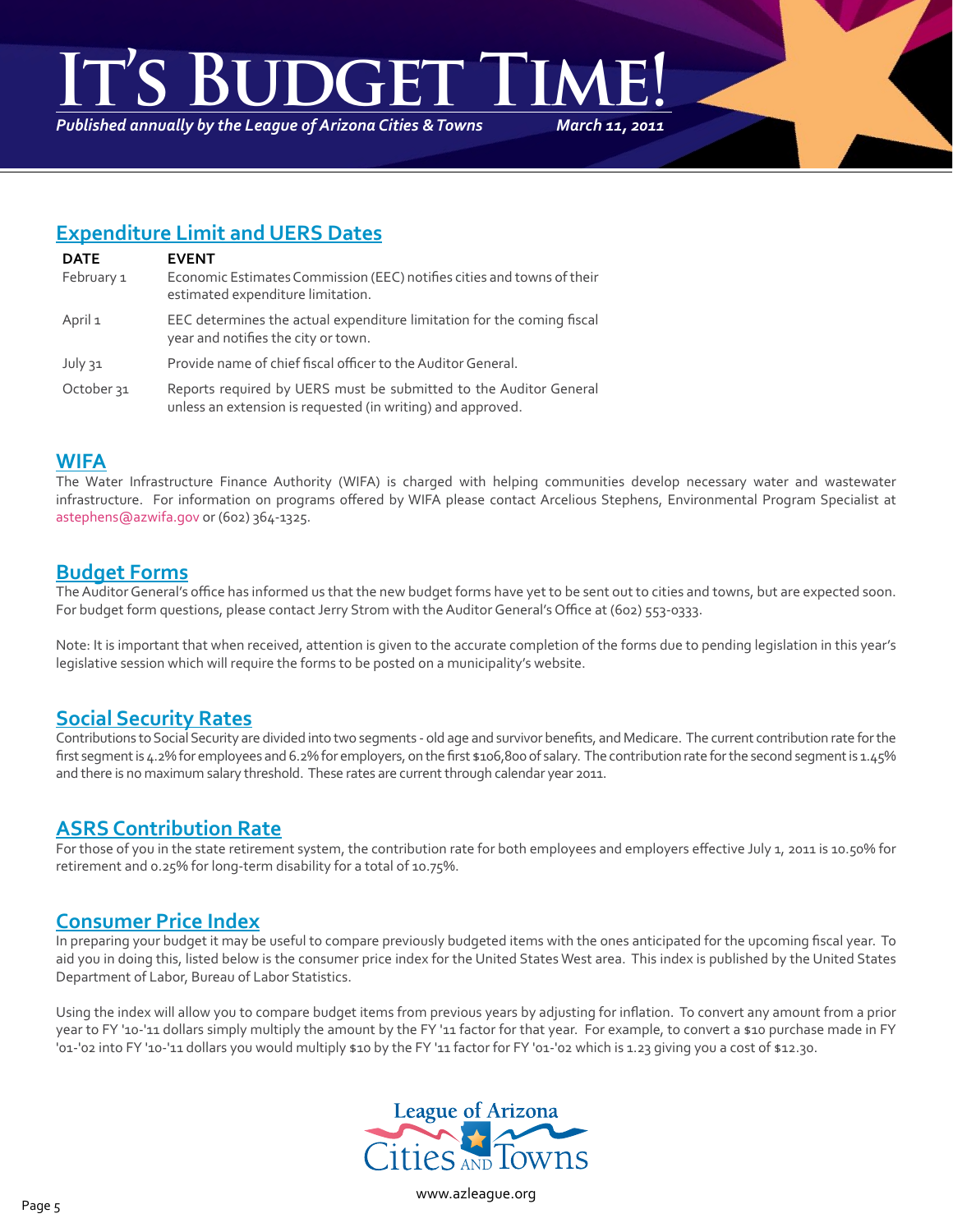*March 11, 2011* **IS BUDGET TI** 

*Published annually by the League of Arizona Cities & Towns*

| West Urban Areas Consumer Price Index<br>$(1982 - 84 = 100)$ |                     |                    |  |  |  |  |
|--------------------------------------------------------------|---------------------|--------------------|--|--|--|--|
| <b>Fiscal Year</b>                                           | Index for all Items | <b>FY11 Factor</b> |  |  |  |  |
| FY 01-02                                                     | 181.2               | 1.23               |  |  |  |  |
| <b>FY 02-03</b>                                              | 184.7               | 1.21               |  |  |  |  |
| <b>FY 03-04</b>                                              | 188.6               | 1.18               |  |  |  |  |
| FY 04-05                                                     | 193.0               | 1.16               |  |  |  |  |
| FY 05-06                                                     | 198.9               | 1.12               |  |  |  |  |
| FY 06-07                                                     | 205.7               | 1.08               |  |  |  |  |
| FY 07-08                                                     | 212.2               | 1.05               |  |  |  |  |
| FY 08-09                                                     | 215.9               | 1.03               |  |  |  |  |
| FY 09-10                                                     | 219.9               | 1.01               |  |  |  |  |
| FY 10-11                                                     | 223.1               |                    |  |  |  |  |

I hope the information in this report will be of use to you in the preparation of your budget. If you have any questions or if I can be of assistance, please give me a call.

Tom Belshe, Deputy Director (602) 258-5786 [tbelshe@azleague.org](mailto:tbelshe@azleague.org)